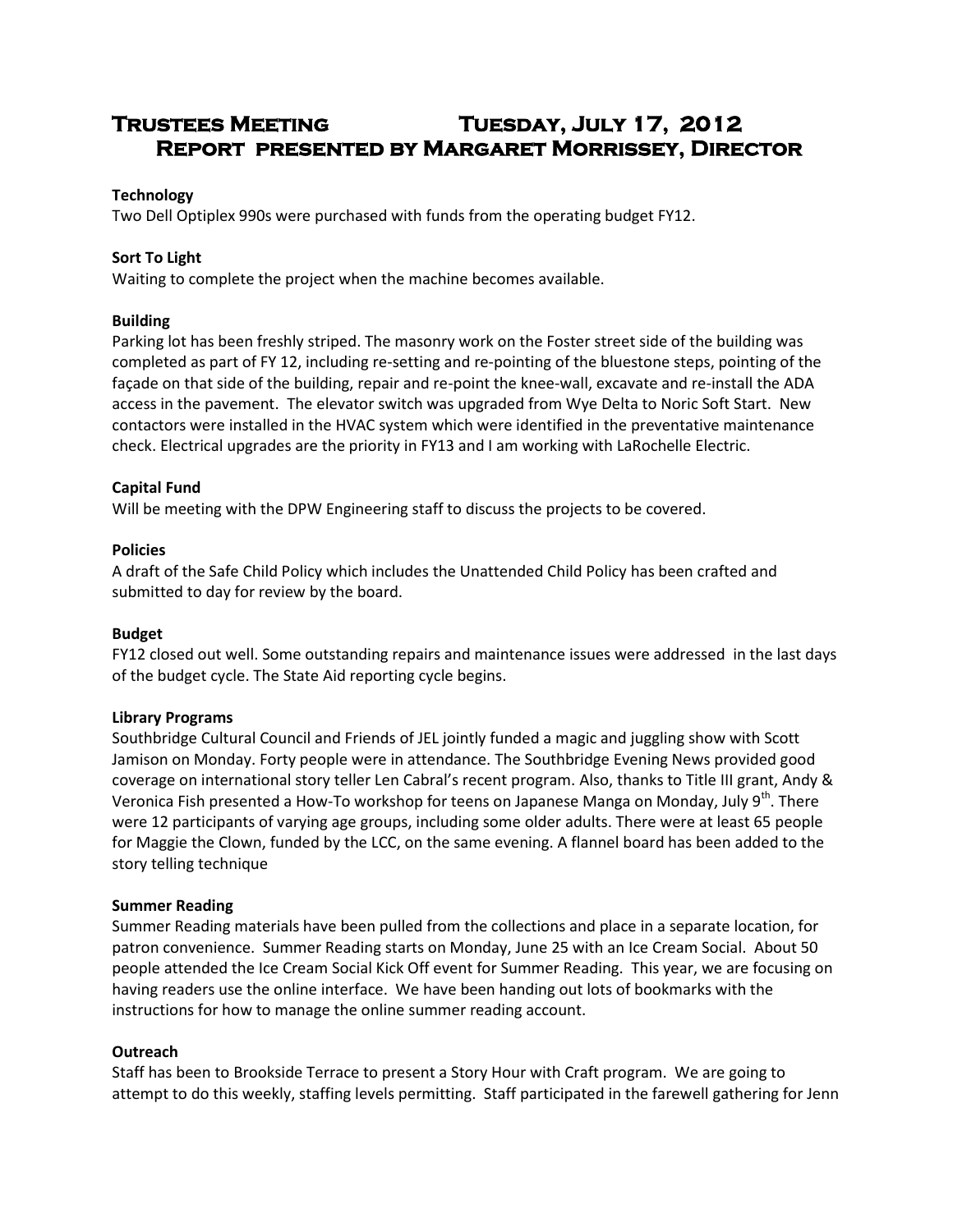Reed from Healthy Families who is taking a different position within the agency. A significant partnership has been developed in the past 8 years with Healthy Families and we thank Jenn for her contribution to the community.

## **Collection**

The Children's Room is deleting the small collection of VHS tapes from the collection as technology has outstripped demand. Therefore the only remaining VHS collection is a small literature collection that was obtained through a grant from the Lannan Foundation.

## **Research**

To-date, I have met on a few occasions with the consultants conducting the master planning for the town. I have had an extensive telephone interview with Daphne Politis, Principal, Community Circle and Martha Lyon, Preservation Specialist on two occasions here at JEL.

## **School Visits**

The Life Skills class from the school system has been meeting at JEL.

## **Staff**

Vacation season is underway and it is also having an impact on the scheduling and service. Center of Hope/ARC have three students here under the Youth Works Summer Jobs Program. JEL has been participating in this program for the past few years, providing mentoring and fist job experience for eligible youth. There are also some volunteer hours from the Title III grant via the school department.

## **Meetings**

The MA Library System organized a workshop on disaster preparedness and I was one of the presenters, talking about the JEL experience of adapting to operating as a Disaster Recovery Center. I met with a representative from Upward Bound to organize some mentoring opportunities for the students involved with the program, towards the end of the summer. Within the past month I attended the Digital Commonwealth board meeting. I met with ELL Department staff and made a presentation about library services to the YOU Inc clinicians. . I met with Roxane Gomez of the *Grupa Latina de Juevenes Ayer* and with ELL Director again, to discuss grant opportunities in FY13.

#### **Digitization**

Laurie Walsh from Worcester Telegram and Gazette interviewed me about the yearbook digitization project for the Telegram Towns issue.

#### **Donations/Grants**

Working with Claire J Birtz Trust on some programs they hope to implement. Applied to the Distribution to Underserved Communities Library Program (DUC) for books on contemporary art, through a grant program they operate. JEL received approximately 20 books from this foundation in FY 12.